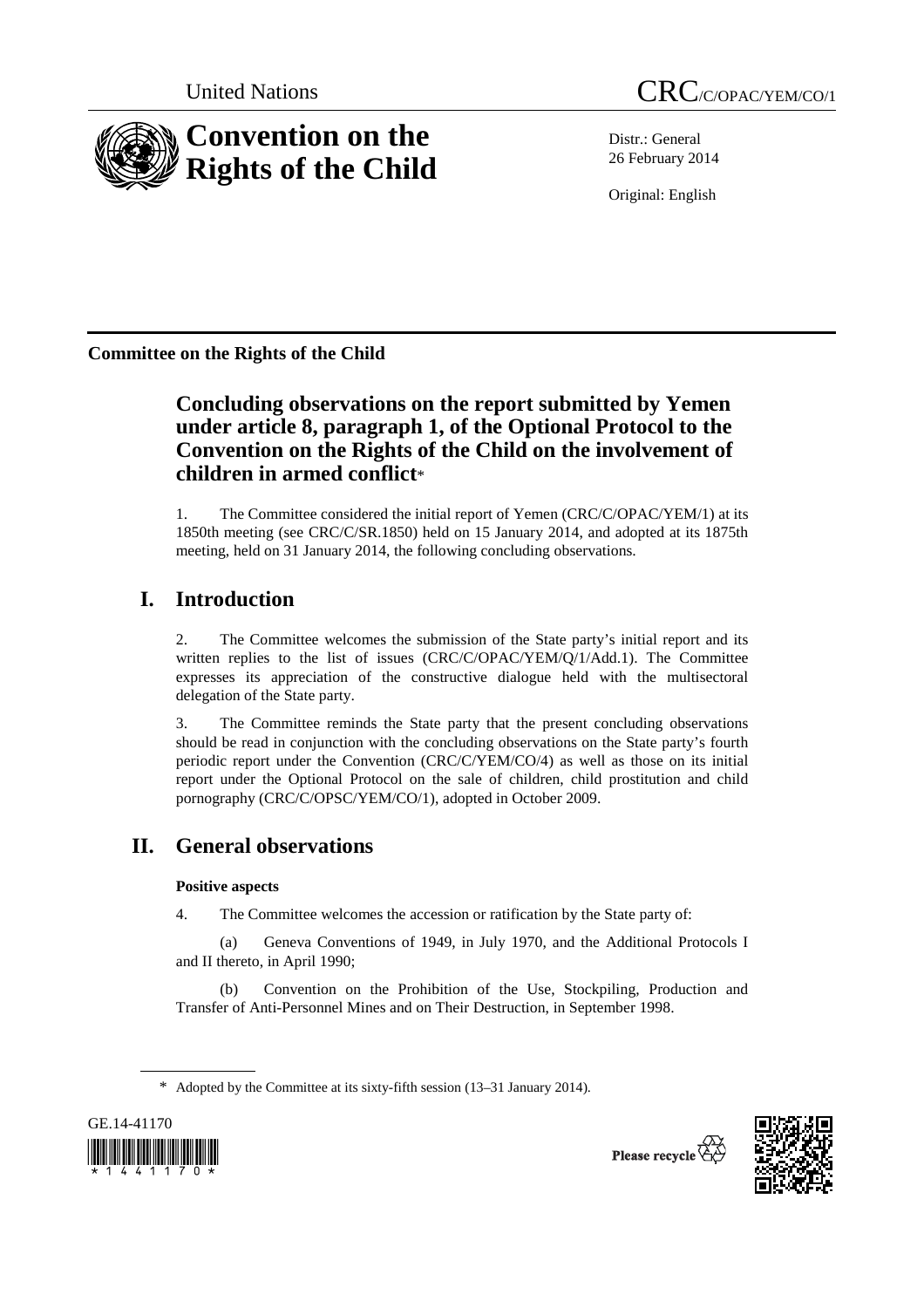5. The Committee welcomes the various positive measures taken in those areas relevant to the implementation of the Optional Protocol, in particular:

(a) The issuance of a Presidential Decree prohibiting the recruitment of children in the Yemeni Armed Forces in November 2012;

Approval by the Cabinet, in September 2013, of the action plan to end and prevent the recruitment and use of children in the Yemeni Armed Forces, in line with Security Council resolutions 1612 (2005), 1882 (2009) and 1998 (2011);

The endorsement of the Paris Commitments to protect children from unlawful recruitment or use by armed forces or armed groups, and the Principles and Guidelines on Children Associated with Armed Forces or Armed Groups by Cabinet resolution 212 (2012);

(d) The cooperation of the State party with the Working Group of the Security Council on Children and Armed Conflict and the Special Representative of the Secretary-General for Children and Armed Conflict.

## **III. General measures of implementation**

#### **Legislation**

6. The Committee notes as positive the entry into force of Act No. 19 (2004), which incorporates the Optional Protocol into the domestic legal system. However, it expresses its concern at the limited measures that have been taken to ensure its effective implementation. It also notes that the State party started, in 2012, a comprehensive review of its domestic legislation on military matters to harmonize it with international standards; however, the results of that review have not yet being translated into a binding law.

7. **The Committee urges the State party to comply with its declaration made upon ratification of the Optional Protocol, by which the State party declared "its commitment to retaining 18 years as the minimum age for voluntary recruitment into the Yemeni armed forces, as well as to retaining the ban on the compulsory or voluntary recruitment of any person under 18 years of age", by expediting the adoption of the amendments proposed to its legislation on military matters, in conformity with international standards, and by taking all the necessary measures for the full and effective application of the Optional Protocol.** 

#### **Coordination**

8. The Committee notes that the Higher Council for Motherhood and Childhood has been tasked with the overall coordination of the implementation of the Optional Protocol. However, it is concerned that the Higher Council has not been sufficiently empowered to be able to efficiently execute its coordination mandate at all levels and in all sectors in the State party.

9. **The Committee urges the State party to ensure the allocation of adequate human, technical and financial resources to the Higher Council for Motherhood and Childhood, and provide it with the necessary level of authority so as to enable it to efficiently carry out its coordination work, including with the Ministry of the Interior and the Ministry of Defence.** 

#### **Dissemination and awareness-raising**

10. The Committee notes the information provided by the State party with respect to its efforts to raise awareness of the provisions of the Optional Protocol. However, it remains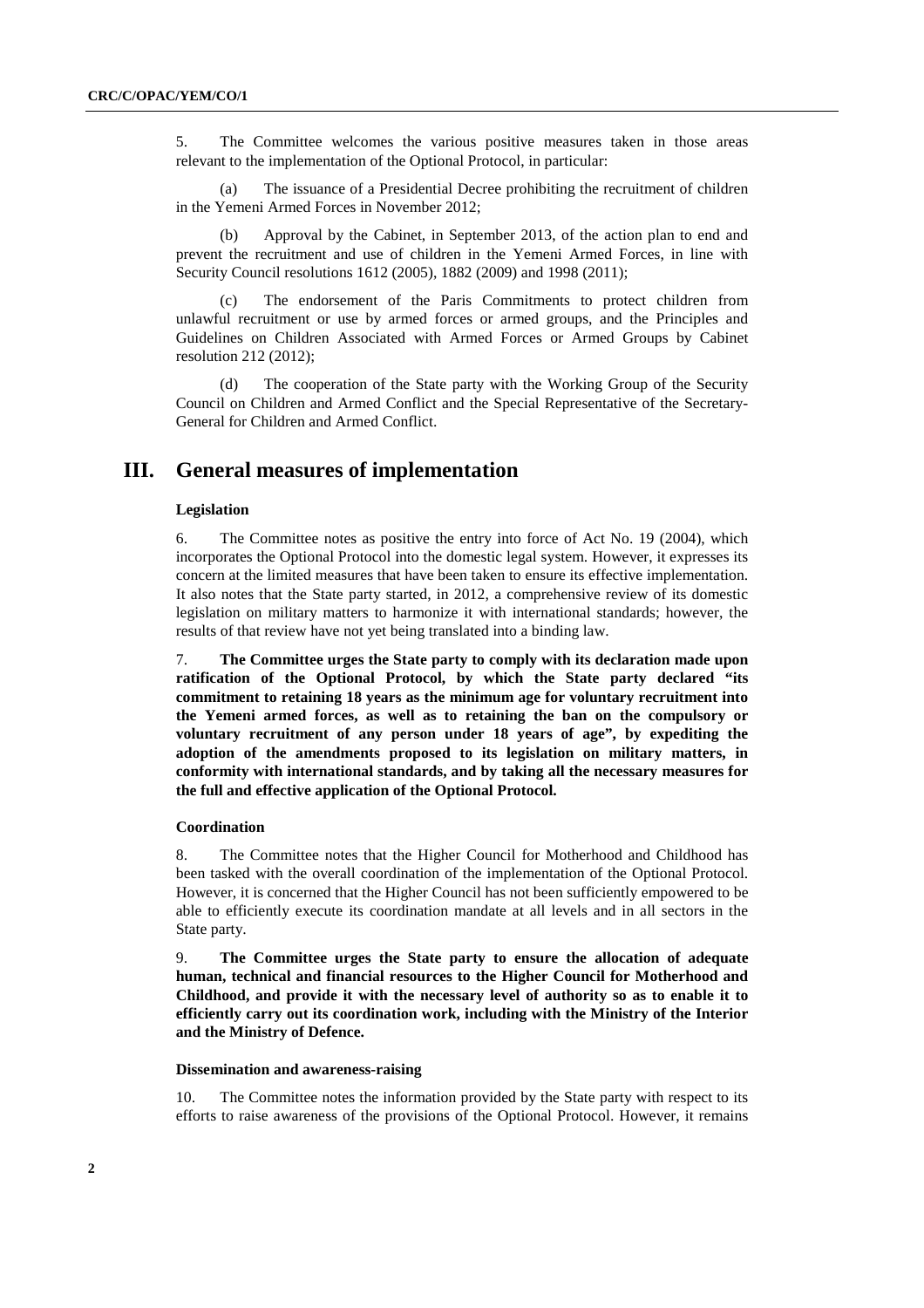concerned that awareness of the principles and provisions of the Optional Protocol is low among the public at large, and in particular children.

### 11. **The Committee recommends that the State party ensure that the principles and provisions of the Optional Protocol are widely disseminated among the general public, in particular among children and their families.**

### **Training**

12. The Committee regrets the lack of information on the extent to which training programmes for members of the Armed Forces, law enforcement officials and other professionals in related fields cover human rights standards and, in particular, the provisions of the Optional Protocol.

13. **The Committee recommends that the State party provide systematic training for members of its Armed Forces and law enforcement officials on human rights and the provisions of the Optional Protocol, as well as on international humanitarian law. It further recommends that the State party develop training programmes on the provisions of the Optional Protocol for relevant professional groups working with children, notably prosecutors, lawyers, judges, law enforcement officers, social workers, medical professionals, teachers, media professionals and local and district officials.** 

### **Data collection**

14. The Committee notes with concern the absence of data on all areas covered by the Optional Protocol, in particular on the number of children recruited or used in hostilities and those that have been demobilized and reintegrated into society.

15. **The Committee recommends that the State party establish a data collection system in order to ensure the systematic collection and analysis of data on children, disaggregated inter alia by age, sex, geographical area and socioeconomic background and covering all areas of the Optional Protocol, and that it seek the assistance of relevant United Nations agencies and programmes, including the United Nations Children's Fund (UNICEF), in this regard.** 

#### **Right to life, survival and development**

16. The Committee expresses its deep concern at the high risk of children being killed and maimed by mines, unexploded ordnance, explosive remnants of war, suicide attacks, improvised explosive devices and crossfire between the State party's Armed Forces and armed groups. It is further concerned at the high number of child casualties between July 2011 and March 2013, which, according to information provided to the Committee, amounts to more than 500 children killed or injured in incidents due to or related to the conflict in the State party. The Committee is concerned about reports indicating that, during the 2011 civil unrest, children also died as a result of inhaling tear gas. It is deeply concerned at reports indicating that children are subjected to sexual violence, including rape, which is attributed to all parties to the conflict, in particular to the armed groups. While the Committee welcomes the information provided by the State party during the constructive dialogue that took place that its Parliament had discussed potential measures to reduce the impact of drone strikes on civilians, the Committee is deeply concerned, inter alia, at the reported deaths of, maiming of and negative psychological impact on children as a result of drone strikes in the State party.

17. **The Committee reminds the State party of its primary responsibility to protect its civilians, particularly children, which should be prioritized in all military operations. It also reminds the State party that it should prevent civilian casualties in**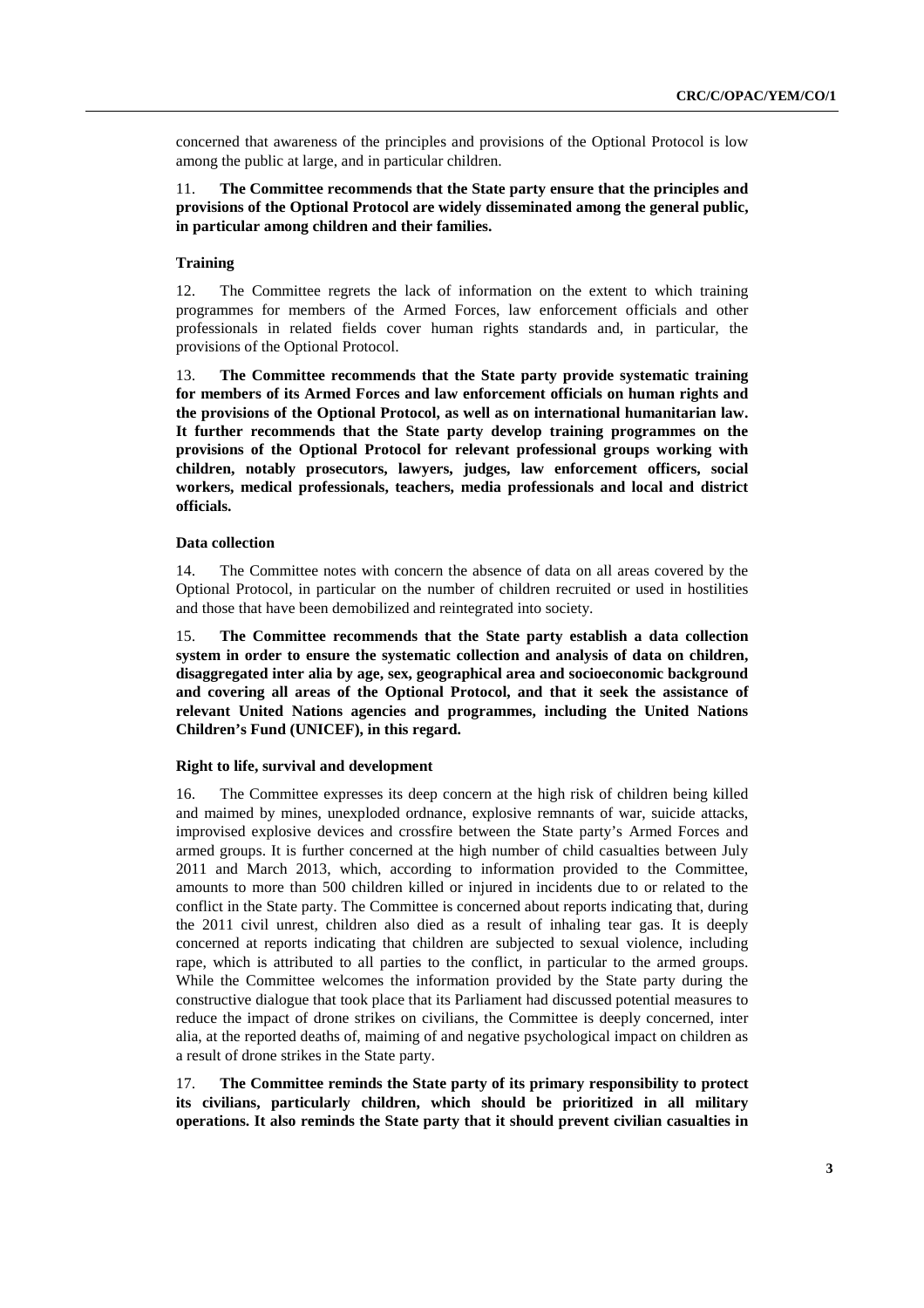**accordance with the requirements of distinction, discrimination, proportionality, necessity and precaution. It urges the State party to:** 

**(a) Expedite the renewal and expansion of its mine action programmes, including robust strategies to effectively halt the deployment of unexploded devices in civilian areas, as recommended by the Secretary-General, in his report on children and armed conflict in Yemen (S/2013/383, paras. 84 and 85), and prioritize their implementation; and provide adequate care and assistance to survivors, including through the adoption of child-friendly programmes for survivors;** 

**(b) Take practical measures to ensure that cases of killing and maiming of children and of sexual violence perpetrated against children are promptly investigated and that perpetrators are prosecuted and sanctioned;** 

**(c) Undertake all the necessary and systemic measures to prevent and address the violations of children's rights as a result of drone strikes.** 

### **IV. Prevention**

#### **Age verification procedures**

18. The Committee expresses its concern that recruitment procedures are not standardized and are often applied at the discretion of individual unit commanders, who do not always attempt to verify the ages of incoming recruits owing to, inter alia, the practice of their being provided with material incentives such as equipment according to the number of soldiers in their units. It is further concerned about the ineffectiveness of the age verification process, which is exacerbated by the very low level of birth registration and the forgery of birth certificates in the State party.

19. **The Committee reiterates its recommendation (CRC/C/YEM/CO/4, para. 38) that the State party should continue and strengthen its efforts to ensure the birth registration of all children. The Committee also urges the State party to standardize recruitment procedures, incorporate into recruitment procedures an effective age verification system and ensure the implementation of those procedures to effectively prevent children from being into the Armed Forces. The Committee further recommends that the State party issue guidelines on verifying age and instruct recruiters that, where an individual's age is in doubt, that person should not be recruited.** 

#### **Voluntary recruitment**

20. The Committee welcomes the fact that Act No. 23 (1990) on the General Reserve and Act No. 15 (2000) on the Police Service set at 18 years the minimum age for admission into the military reserves and the police. However, it is concerned that Act No. 67 (1991) on service in the Armed Forces and the security forces, which establishes enlistment conditions for volunteers, does not contain an explicit provision setting a minimum age for voluntary recruitment.

21. **The Committee recommends that the State party adopt the proposed amendments to its military laws as soon as possible, including Act No. 67 (1991), to ensure that the age for voluntary recruitment into the Armed Forces is set at 18 years. It further recommends that the State party provide in its next periodic report information on the number and percentage of recruits under 18 years of age, if any, to the Armed Forces, and on reported cases of recruitment irregularities, the nature of the complaints received and sanctions undertaken.**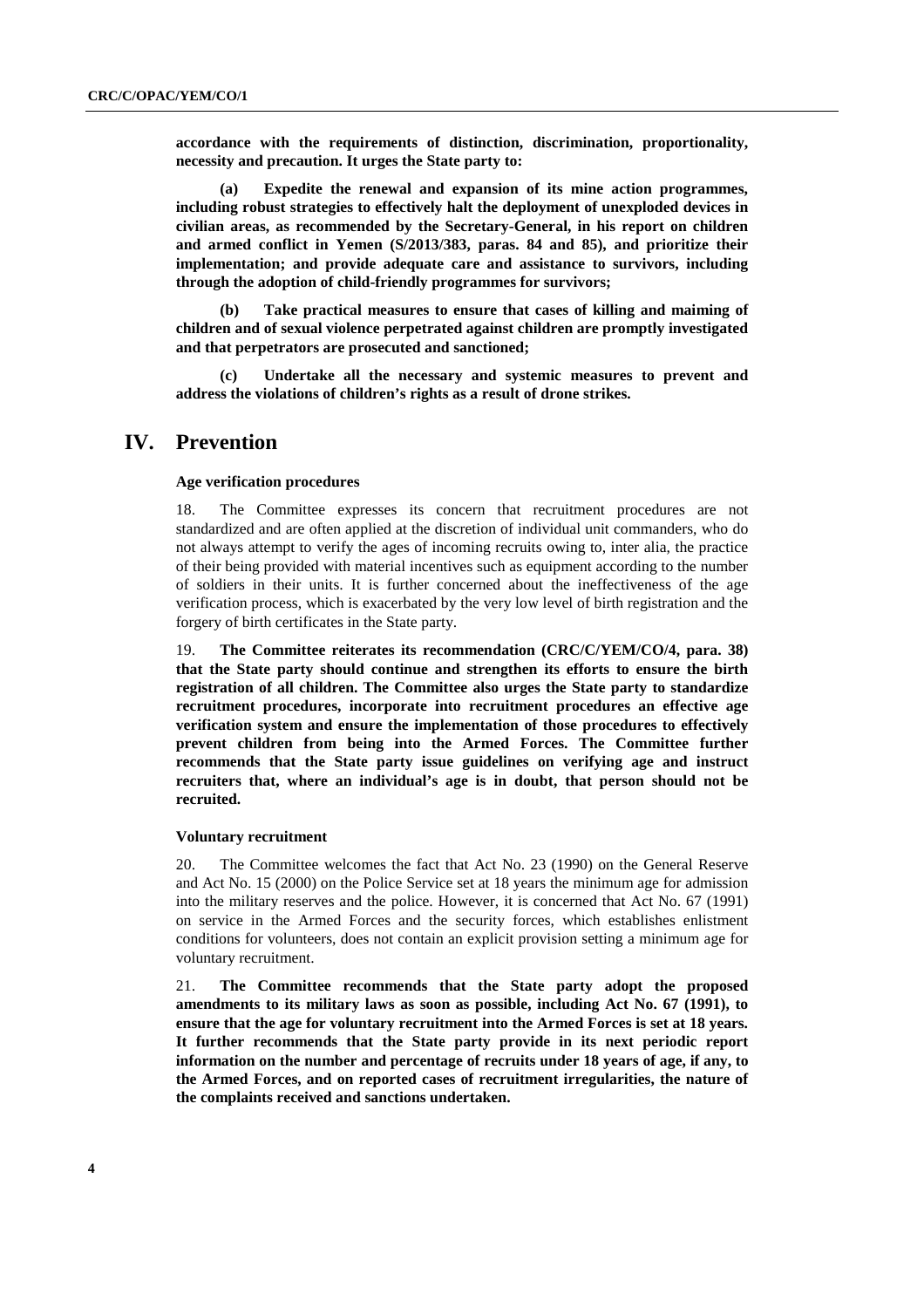#### **Recruitment and use of children in the State party's Armed Forces**

22. The Committee is seriously concerned that the State party, through its Armed Forces, bears direct responsibility for the recruitment and use of children in hostilities, as reported by the Secretary-General in his report on children and armed conflict (A/66/782- S/2012/261, para. 164) and his report on children and armed conflict in Yemen (S/2013/383, paras. 24 and 25). It is particularly concerned that this has long been a practice within the Armed Forces and that the problem is exacerbated by poverty — as families enlist their children in the Armed Forces for financial reasons — and by the belief that the bearing of arms, including by children, is linked to masculinity and tribal honour. The Committee expresses its serious concern about the presence of children within the Armed Forces, the abolished First Armoured Division and the Republican Guard, which constitutes a grave breach of the State party's obligations under the Optional Protocol.

23. **The Committee, in line with the Secretary-General's recommendations (S/2013/383, para. 80), urges the State party to carry out comprehensive screening of the Armed Forces, the dismantled First Armoured Division and the Republican Guard as part of the ongoing restructuring of its Armed Forces, so as to ensure that no child is integrated into the army. It recommends that the State party:** 

**(a) Ensure the effective implementation of the Presidential Decree prohibiting the recruitment of children in the Yemeni Armed Forces (November 2012);** 

**(b) Take all the necessary measures to ensure the effective and timely implementation of the action plan to end and prevent the recruitment and use of children in the Yemeni Armed Forces (2013);** 

**(c) Remove from service individuals suspected of recruiting or using children in hostilities, or other serious human rights violations, pending completion of investigations against them;** 

**(d) Develop and implement an awareness-raising campaign for the public on the risks posed by the high circulation of weapons among children, and the risks of the recruitment and use of children in armed conflicts, with a view to changing traditional attitudes and beliefs harmful to children.** 

#### **Recruitment and use of children by pro-Government tribal militias and armed groups**

24. The Committee is deeply concerned that pro-Government tribal militias and armed groups are directly involved in and rely on the recruitment and use of children in hostilities. It is particularly concerned that, in 2011, children represented approximately 15 per cent of the recruits of the pro-Government tribal militias. Those recruits included girls, who were used to gather intelligence, cook or carry detonators, as reported by the Secretary-General in his report on children and armed conflict (A/65/820-S/2011/250, para. 197).

25. **The Committee reminds the State party of its primary responsibility under international law, and in particular the Optional Protocol, to prevent the recruitment of children and their use in hostilities and other human rights abuses by pro-Government tribal militias and armed groups, as these militias and groups are being supported by or are allied with the State party. It urges the State party to:** 

Prohibit any military, financial or logistical support being provided to **pro-Government tribal militias and armed groups, which allegedly recruit or use children in hostilities or commit other human rights abuses;**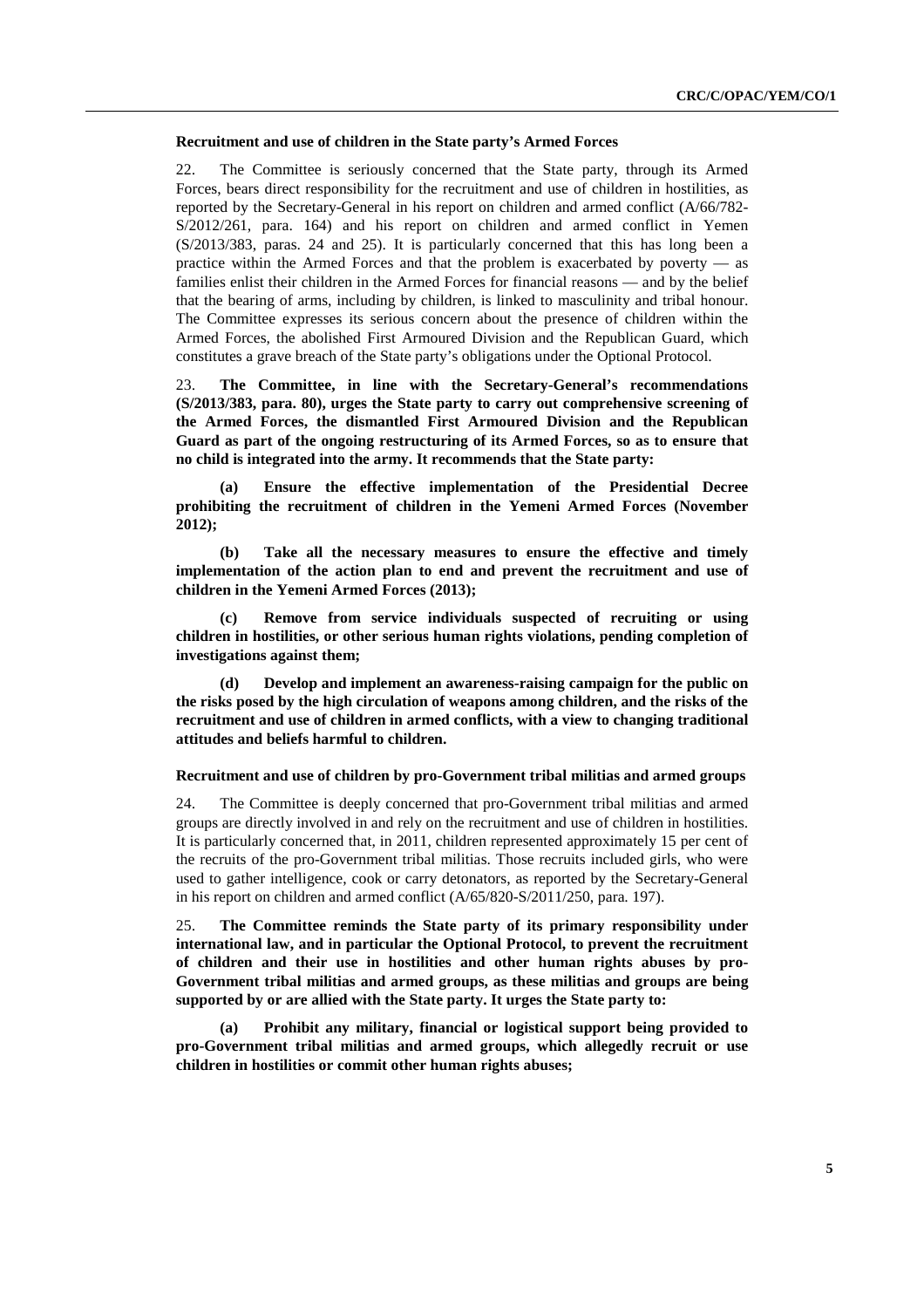**(b) Carry out screening to identify all children recruited by pro-Government tribal militias and armed groups, ensure their release and provide them with adequate support for their recovery and reintegration;** 

#### **(c) Conduct investigations and prosecute and punish perpetrators.**

#### **Recruitment and use of children by non-State armed groups**

26. The Committee welcomes the pledge made by the Al-Houthi armed group to bring to an end the grave violations committed against children, release the children within its ranks and reintegrate them into civilian life, following the visit of the Special Representative of the Secretary-General for Children and Armed Conflict in November 2012. However it expresses deep concern about the continuous recruitment and use of children in hostilities by this group to, inter alia, man checkpoints or combat pro-Government tribal militias. It is further concerned that children's involvement with Al-Houthi is accepted by their family members and local communities in areas controlled by the armed group, as such involvement is perceived, including by children, as an obligation to protect the land and the family.

27. The Committee expresses its deep concern about the continuous recruitment and use of children in hostilities by the Ansar al-Sharia armed group. It is very concerned at reported instances of boys being recruited so they can be sexual exploited and abused, and at cases of sexual violence, including rape, against girls who have been forced into marriage with members of Ansar al-Sharia.

28. **The Committee reminds the State party of its obligations under the Optional Protocol to take all the necessary measures for the release of children associated with non-State armed groups, and to ensure the recovery and reintegration of these children and the inclusion of the prohibition of the recruitment of children and their use in hostilities in all peace or ceasefire negotiations and agreements with armed groups, in line with the operational guidelines on addressing children's issues in peace agreements (see A/68/267, paras. 81–87). It also urges the State party to take specific and firm measures to ensure that cases of sexual violence against children and sexual exploitation and abuse, as well as other human rights abuses, are promptly investigated and that the perpetrators are prosecuted and punished.** 

#### **Attacks on and/or occupation of protected civilian objects**

29. The Committee is concerned at the deliberate attacks on and occupation of schools and hospitals by all parties to the conflict and the denial of humanitarian access, all of which have a negative impact on the survival and development of children.

30. **The Committee urges the State party to: ensure that the relevant domestic legislation explicitly prohibits the occupation and use of, and attacks on, schools and hospitals, in line with international humanitarian law; expedite the reconstruction of these facilities as appropriate; and take practical measures to ensure that cases of unlawful attacks on and/or occupation of schools and hospitals are promptly investigated and that the perpetrators are prosecuted and punished.** 

## **V. Prohibition and related matters**

#### **Criminal legislation and regulations in force**

31. The Committee is concerned that the State party's domestic legislation does not prohibit and criminalize the recruitment or use in hostilities of children under the age of 18 years by non-State armed groups under any circumstances. It regrets that the State party's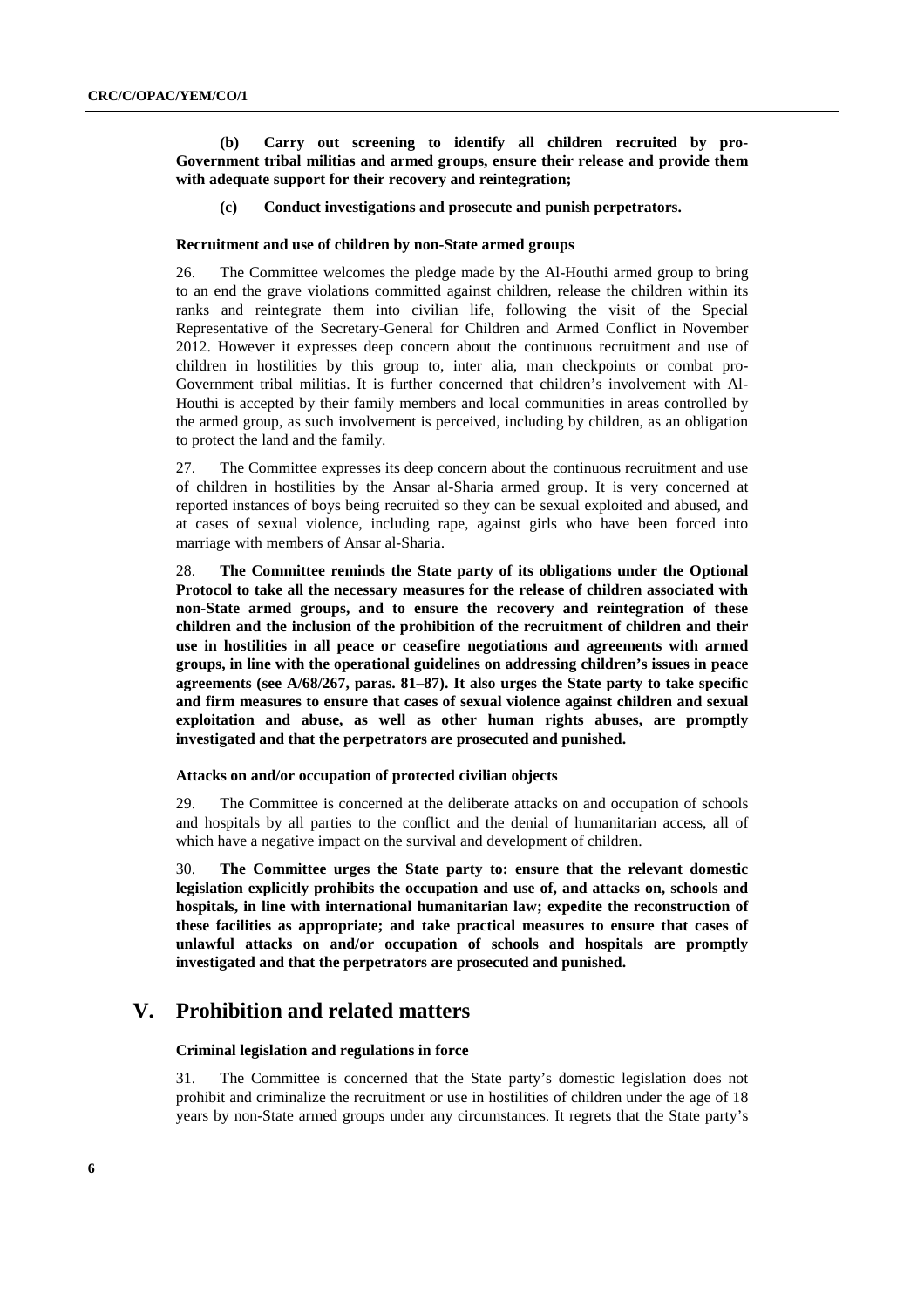legislation does not contain an explicit provision criminalizing the recruitment and use of children under 18 years in the national Armed Forces in wartime or peacetime.

32. **The Committee recommends that the State party ensure that the package of amendments to its legislation on military matters, including the Criminal Code, explicitly prohibit and criminalize the recruitment or use in hostilities of children under the age of 18 by the Armed Forces and non-State armed groups. It urges the State party to expedite the adoption and implementation of such amendments. It also recommends that the State party ratify the Rome Statute of the International Criminal Court.** 

33. The Committee notes as positive the fact that, according to information provided by the State party, the mandate of the Commission of Inquiry — tasked to investigate human rights violations committed during the 2011 civil unrest in the State party — covers the investigation of allegations of the use and recruitment of children. However, it expresses its concern at the considerable delays in the appointment of the commissioners and the execution of the Commission's mandate since its establishment in September 2012.

34. **The Committee recommends that the State party expedite the appointment of the commissioners of the Commission of Inquiry, and support its work with a view to investigating and addressing possible violations of the Optional Protocol.** 

#### **Extraterritorial jurisdiction**

35. The Committee notes the lack of information in the State party's report about the possibility of establishing extraterritorial jurisdiction in cases of recruitment or involvement in hostilities of a child under the age of 18 years.

36. **The Committee recommends that the State party take all the necessary steps to ensure, in particular through the currently proposed amendments, that its domestic legislation enables it to establish and exercise extraterritorial jurisdiction over all offences under the Optional Protocol, including the recruitment and use in hostilities of children under the age of 18, when these offences are committed by or against a person who is a citizen of or has another pertinent link with the State party.** 

## **VI. Protection, recovery and reintegration**

#### **Demobilization and reintegration**

37. The Committee notes the information provided by the State party during the dialogue that a number of children who were recruited and used in hostilities by the Armed Forces, in particular by the dismantled First Armoured Division, have been identified and released. However, it expresses serious concern at the delegation's statement during the dialogue with the Committee that those children have been held in prison so as to prevent them from again being recruited and used in hostilities at the request of their parents. It is also concerned at the lack of detailed information on the specific measures in place to ensure the release, recovery and reintegration of children associated with State Armed Forces, as well as of children, including girls, associated with pro-Government armed groups and tribal militias and non-State armed groups, such as Al-Houthi and Ansar al-Sharia.

38. **The Committee urges the State partyto develop, in line with the action plan to end and prevent the recruitment and use of children in the Yemeni Armed Forces, a programme to ensure the identification, release, recovery and reintegration of all children, including girls, who have been recruited or used in hostilities by all parties involved in the conflict, and immediately ensure their effective and transparent**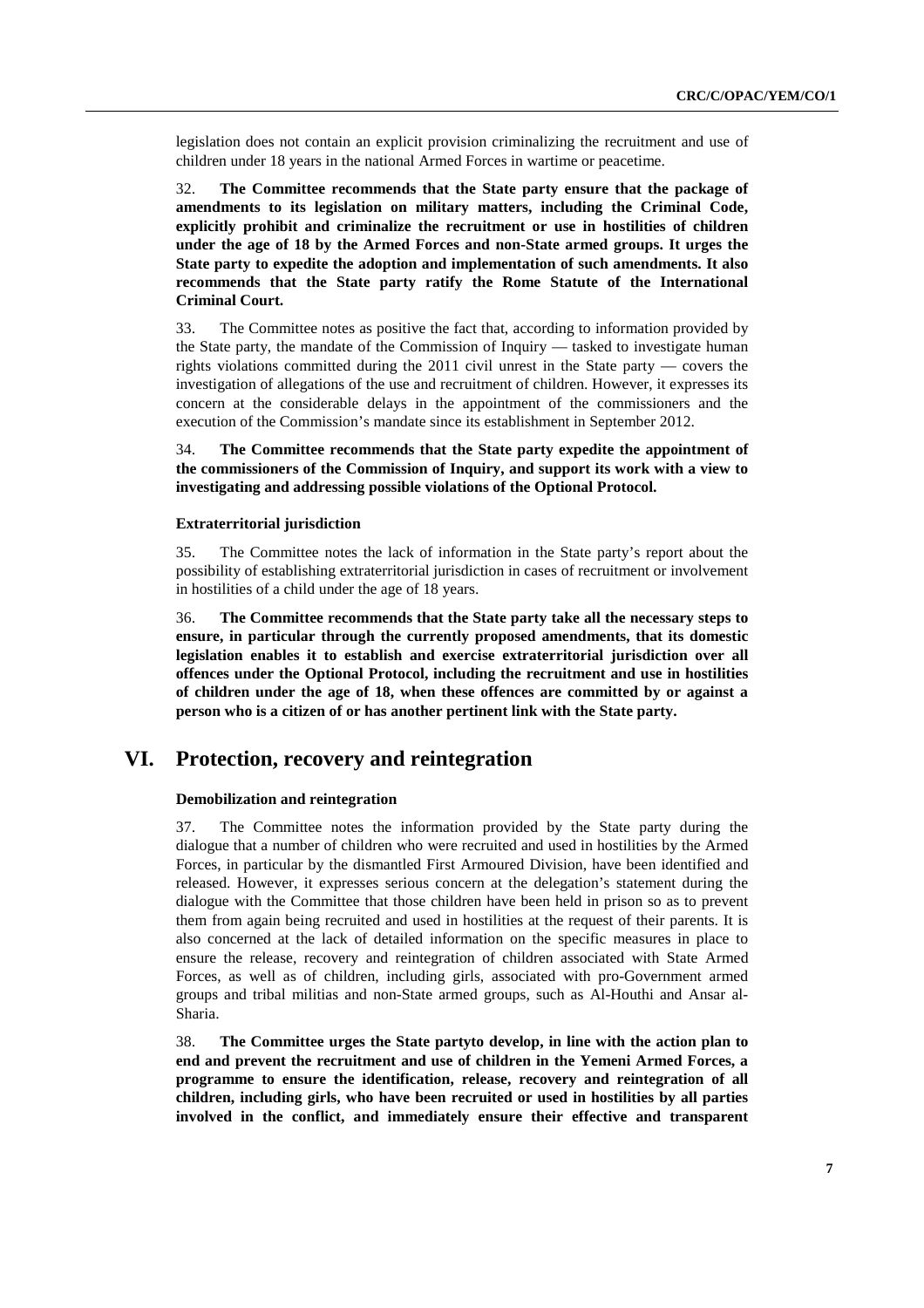**demobilization. It further urges the State party to provide these children with immediate and child- and gender-sensitive multidisciplinary assistance for their physical and psychological recovery. The State party is requested to provide further information on measures adopted in this regard in its next report under the Convention on the Rights of the Child.** 

#### **Treatment of children associated with armed groups**

39. The Committee is concerned at the lack of information on the number of children who have been prosecuted or are awaiting prosecution for their alleged participation in the 2011 civil unrest, the 2011–2012 conflict in Abyan and the 2004–2010 conflict in Sada'a. It is further concerned at the lack of information on: whether the cases of these children have been referred to the specialized penal court; the crimes with which they have been charged; and the sentences passed.

40. **The Committee urges the State party to ensure that:** 

**(a) Children are not arbitrarily arrested, detained or prosecuted by military courts for their membership in armed groups or for military offences such as desertion;** 

**(b) Captured child soldiers are always treated in accordance with international human rights and humanitarian law and promptly handed over to child protection actors;** 

**(c) The detention of children is only used as a measure of last resort and for the shortest possible period of time;** 

**(d) Children deprived of their liberty as a consequence of their involvement in hostilities are treated with humanity and with respect for their inherent dignity;** 

**(e) If criminal charges are brought against children, trials must be held before civilian courts and in compliance with international standards on juvenile justice, including the standards enshrined in the Convention on the Rights of the Child and illustrated in the Committee's general comment No. 10 (2007) on the rights of the child in juvenile justice;** 

**(f) No child is sentenced to death or to life imprisonment**.

### **VII. International assistance and cooperation**

41. **The Committee welcomes the State party's cooperation with the United Nations and recommends it to continue and strengthen such cooperation, in particular with the Special Representative of the Secretary-General for Children and Armed Conflict. The Committee also recommends the State party to strengthen its cooperation with the International Committee of the Red Cross and that it explore the possibility of increasing cooperation with the United Nations Children's Fund (UNICEF), the Office of the United Nations High Commissioner for Human Rights and other United Nations entities in the implementation of the Optional Protocol.**